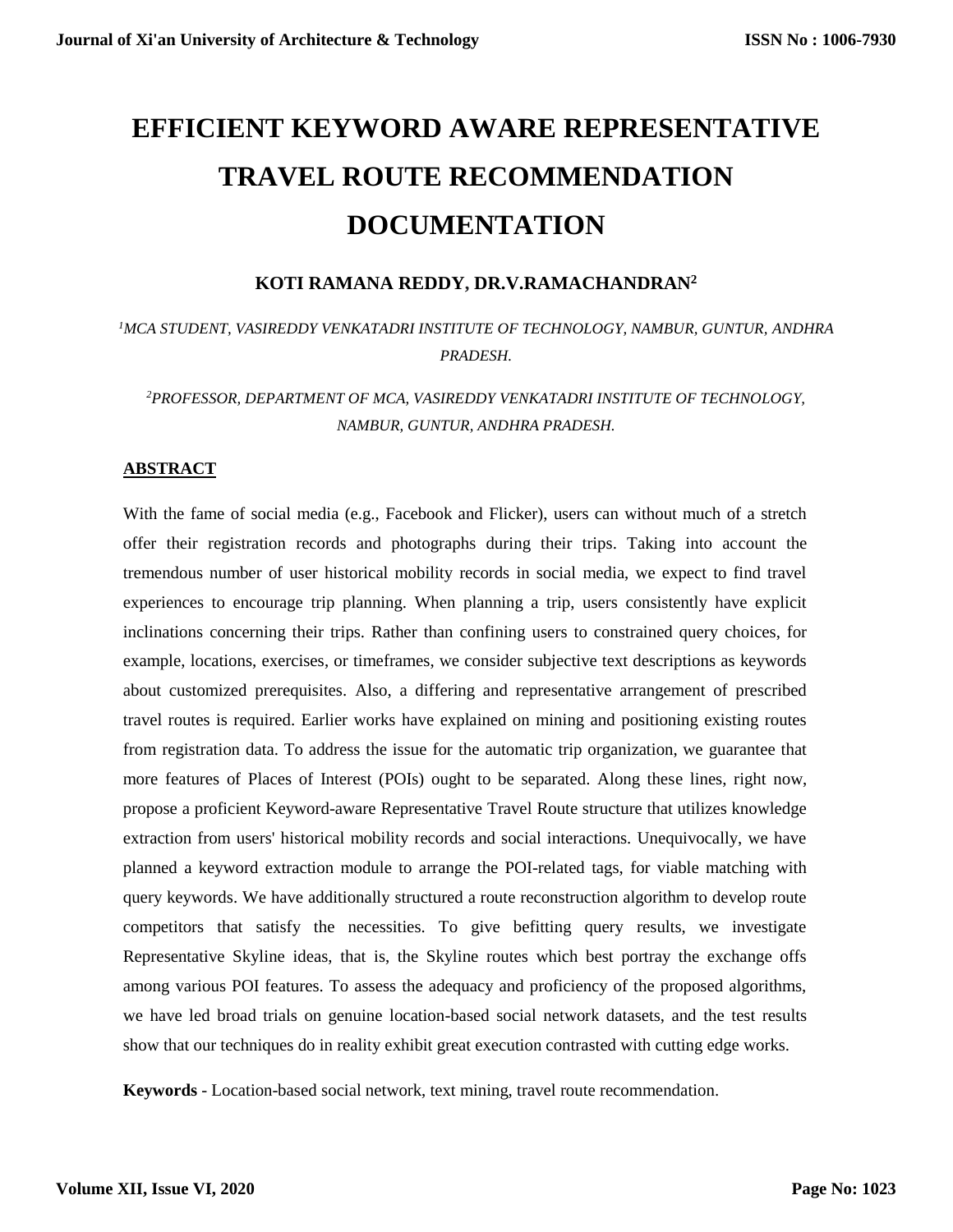#### **I. INTRODUCTION**

Even though there are various travel industry sites and travel offices to give different travel bundles, sightseers simply become astounded about how to settle on a decision, and neither would they be able to change the travel plan. Moreover, if visitors attempt to mastermind the travel route without anyone else, huge data is anything but difficult to deplete them while considering the location enthusiasm, visiting time, cost, and so forth. So it is attractive if a travel recommender could assist a vacationer with finding places coordinating his inclinations. Location-based social network (LBSN)services permit clients to perform check-in and share their check-in information with their friends. In specific, when a client is traveling, the registration information is in truth a travel route with some photographs and label data. Accordingly, an enormous number of routes are generated, which assume a basic job in some entrenched research zones, for example, mobility prediction, urban arranging, and traffic the board. Be that as it may, the question results in existing travel route recommendation benefits typically rank the routes basically by the popularity or the number of transfers of routes. With the quick improvement of location-based social networking administrations, for example Loopt, Brightkite, Foursquare have risen as of late. These LBSNs permit clients to set up digital connections to their companions or different clients, and offer tips and encounters of their visits to ample spots ofinterests (POIs), for example eateries, stores, film theaters, and so forth. Clients and POIs are two basic kinds of elements in LBSNs.

Location-based social network administrations empower clients to perform appearance and offer their appearance information with their companions. Particularly, when a client is traveling, the check-in information is in truth a travel trip with some photographs and label data. Accordingly, a colossal assortment of directions is generated, which assumes an imperative job in a few settled research regions, similar to quality expectation, urban arranging, and traffic the board. Right now, we will in general have some expertise in trip planning and will find travel encounters from shared information in location-based social networks. To encourage trip arranging, the past works to offer an interface wherein a client may present the inquiry area and the all-out travel time. In differentiation, we will in general consider a situation in any place clients indicate their inclinations with catchphrases. for instance,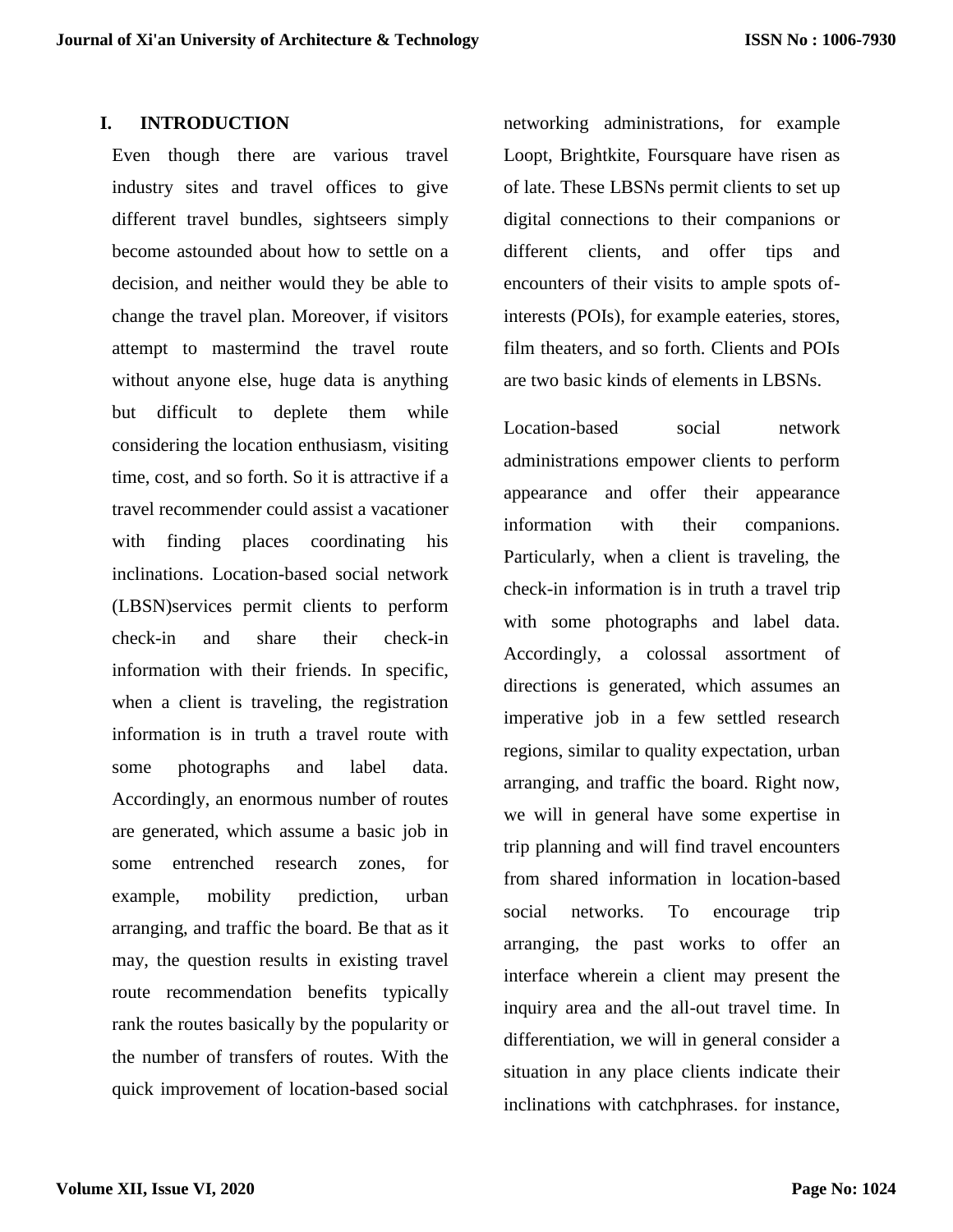when arranging a visit to the state capital, one would have "Drama House". All things considered, we will in general expand the contribution of outing structuring by investigating potential catchphrases gave by clients. In any case, the inquiry aftereffects of existing travel route recommendation benefits regularly rank the directions just by the acknowledgment or the number of transfers of directions.



Fig. 1. User-location check-in activity in a Location based social network

As represented in Figure 1, clients in an LBSN meant as u1, u2, u3, u4, are interconnected using social connections to shape a social network. Also, POIs signified as l1, l2,....,l6, are associated with clients using their "registration" exercises, which by and large mirrors the clients' preferences on different POIs. The POIs are geocoded by, are compelled topographically [1].To make recommendations of travel routes to clients, clearly the records of past client registration exercises are extremely valuable. With the accessibility of such data in LBSNs, a natural thought for supporting travel route recommendations based on POI is to utilize the affiliation rules mining. Affiliation rules mining is one of the most significant research techniques in information mining

which can get some helpful information to portray the relationship between various important information things out of a lot of information. A ton of calculations about mining affiliation rules has been introduced as of late, among which Apriori calculation is one of a run of the mill calculation. The fundamental contention for this thought is that clients' preferences can be found by different clients who show comparable visiting practices to POIs in past registration exercises.

#### **II. Related Work:**

Y. Arase, X. Xie et al clarified that Photo sharing is one of the most mainstream Web administrations. Photograph sharing destinations give capacities to add labels and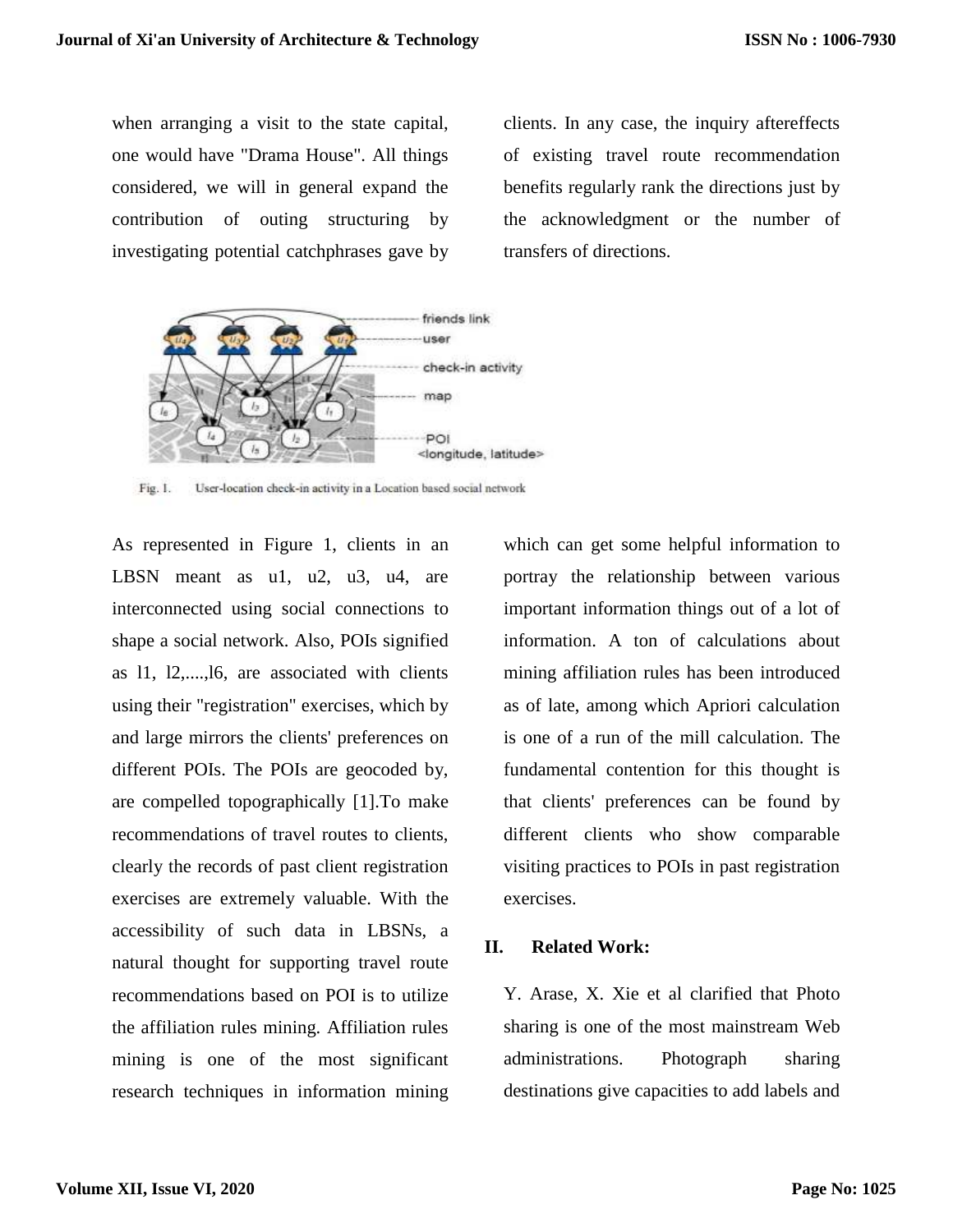geotag to photographs to make photograph association simple. Taking into account that individuals take photographs to record something that draws in them, geo-labeled photographs are a rich information source that mirrors individuals' vital occasions related to locations. Right now, center around geo-labeled photographs and propose a strategy to identify individuals' regular excursion designs, i.e., average arrangements of visited urban communities and spans of remain just as expressive labels that portray the outing designs. Our strategy first sections photograph assortments into trips and arranges them based on their excursion topics, for example, visiting milestones or communing with nature. Our strategy mines visit trip designs for each excursion subject classification. We slithered 5.7 million geo-labeled photographs and performed photograph trip design mining. The exploratory outcome shows that our technique outflanks other gauge strategies and can accurately portion photograph assortments into photograph trips with a precision of 78%. For trip classification, our strategy can arrange about 80% of excursions utilizing labels and titles of photographs and visited urban areas as highlights. At last, we delineate intriguing instances of excursion designs recognized

from our dataset and show an application with which clients can look through successive outing designs by questioning a goal, visit length, and outing topic on the outing.

X. Cao, G. Cong et al clarified that with the expanding arrangement and utilization of GPS-empowered gadgets, monstrous measures of GPS information are opening up. We propose a general structure for the mining of semantically important, huge locations, e.g., shopping centers and cafés, from such data. We present methods equipped for extricating semantic locations from GPS information. We catch the connections among locations and locations and clients with a chart. Hugeness is then doled out to locations utilizing arbitrary strolls over the diagram that spreads criticalness among the locations. In doing as such, shared fortification between location noteworthiness and client authority is misused for determining essentialness, as are perspectives, for example, the number of visits to a location, the lengths of the visits, and the separations clients travel to arrive at locations. Studies utilizing around 100 million GPS records from a bound spatioworldly district show that the proposition is powerful and is fit for beating standard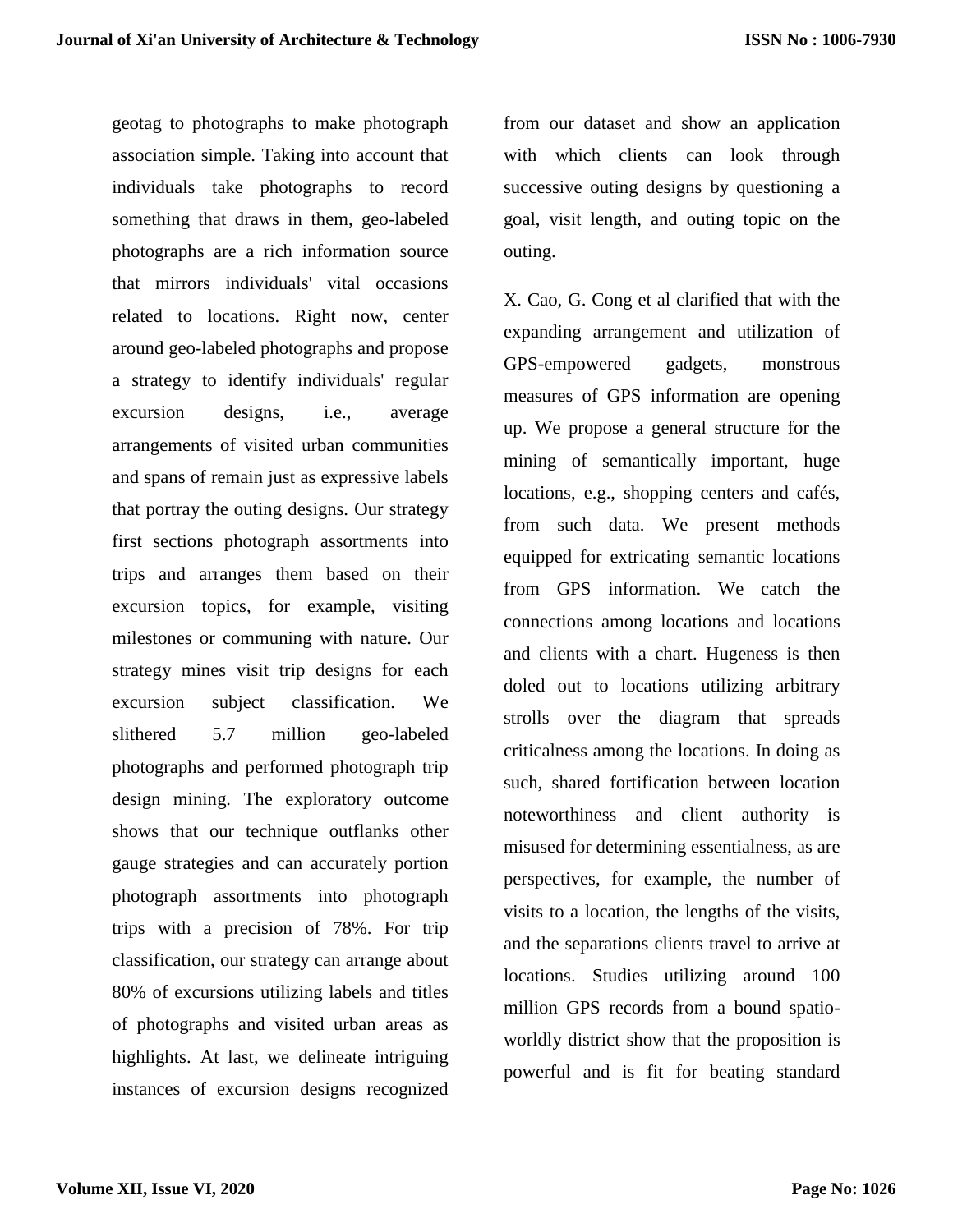techniques and augmentation of a current proposition.

In our work, we initially characterize another comparability work for estimating how well a direction associates the question locations, with both spatial separation and request imperative being considered. Upon the perception that the quantity of inquiry locations is regularly little (for example 10 or less) since it is unrealistic for a client to enter such a large number of locations, we dissect the possibility of utilizing a universally useful spatial file to accomplish proficient k-BCT search, based on a basic Incremental k-NN based Algorithm (IKNN). The IKNN adequately prunes and refines directions by utilizing the conceived lower bound and upper bound of closeness. Our commitments chiefly lie in adjusting the best-first and profundity first k-NN calculations to the essential IKNN appropriately, and all the more critically guaranteeing the effectiveness in both pursuit exertion and memory use. A top to bottom investigation on the adaption and its proficiency is given. A further enhancement is likewise introduced to quicken the IKNN calculation. At last, the proficiency of the calculation is checked.

#### **III. EXISTING SYSTEM:**

The question outcomes of existing travel route recommendation benefits commonly rank the routes basically by the reputation or the number of moves of routes. For such situating, the present works decide a scoring limit, where each route will have one score according to its highlights (e.g., the number of Places of Interest, the pervasiveness of spots). When in doubt, the inquiry results will have similar routes. As of late, the present system intended to recoup a progressively critical grouped assortment of routes based on the travel factors considered. As high scoring routes are regularly too much like each other, this work considers the various assortment of results by abusing the Skyline inquiry. The majority of the assessment has considered "Where, When, Who" issues to show client portability. For the location recommendation part, called attention to that people will when all is said in done visit near to locations anyway may be keen on dynamically distant locations that they are pleasant too. Finally, it joined client tendency, land sway, and recorded headings to recommend enlistment locations.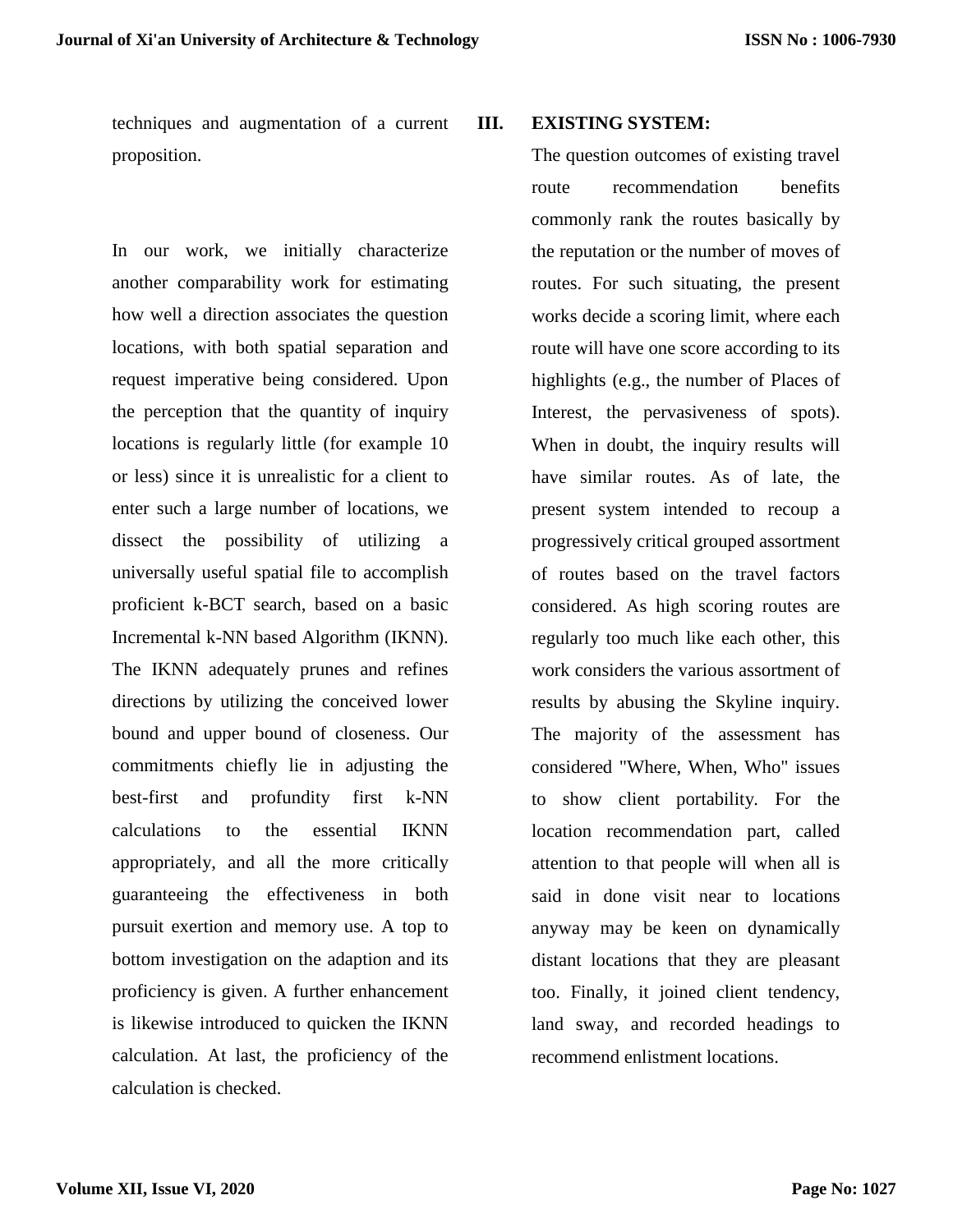#### **IV. PROPOSAL SYSTEM**

Proposed System When arranging an excursion, clients consistently have a specific inclination for travel. The framework doesn't restrict the client's constrained inquiry alternatives, (for example, location, movement, or timeframe), however rather utilizes any textual depiction as a key to customize necessities. What's more, a differing and delegate suggested travel route is additionally required. The past work explained on unearthing and orchestrating existing routes from registration information. To address the issues of car travel associations, the framework guarantees that more POIs ought to be extricated. In this way, it proposes an effective catchphrase based agent travel route system that exploits the client's verifiable stream record and information in social communications [1]. Expressly, the framework structures a watchword extraction module to group POI-related labels to adequately coordinate question catchphrases. The framework further structures route remaking calculations to fabricate route applicants that meet the prerequisites [1]. To give suitable list items, here existing routes are considered to create a new route. To assess the viability and

proficiency of the proposed calculation, broad examinations were directed on location-based genuine social network datasets. The base spreading over tree calculation improves the recommendation methodology by thinking about the expense of the hub. The expense is a composite score got from the POI score and the registration score. The execution speed here has been improved. The Kruskal calculation is utilized here as MST. It found the least weighted edge associating any two trees in the timberland. It is an insatiable calculation in chart hypothesis since it finds the base crossing tree that associates weighted diagrams, expanding the curve cost per step. This implies it finds a subset of the edges, which frames a tree that incorporates each vertex with the littlest complete load of the considerable number of edges in the tree. Picture qualities originate from transferred pictures. Picture characteristics incorporate LBP highlights, grayscale qualities, power, lastly a histogram. A picture histogram is a histogram that is utilized as a graphical portrayal of the circulation of tones in an advanced picture. It plots the number of pixels for each tone esteem. Looking at the histograms of each blog's picture and contrasting them with one another assists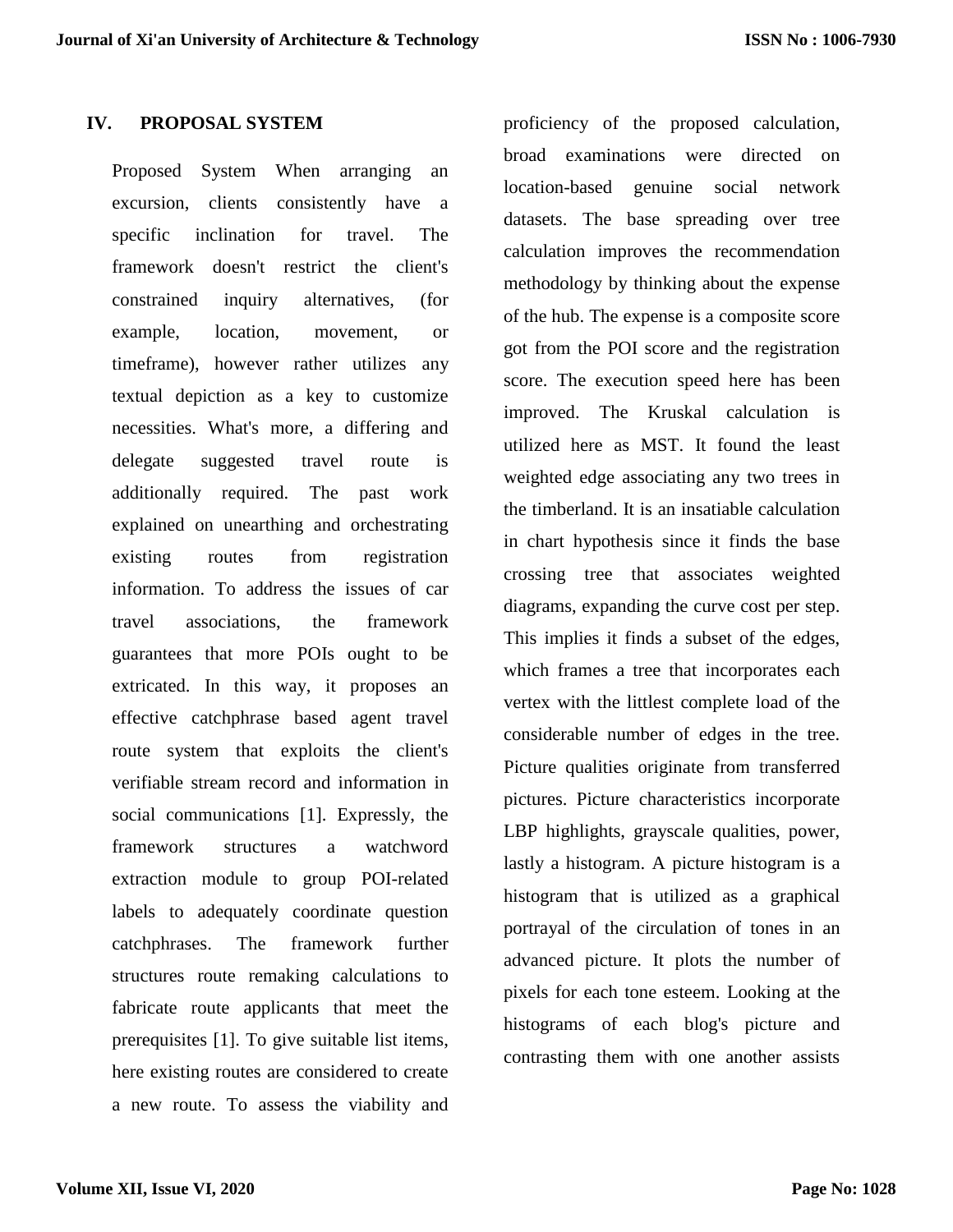

with prescribing routes based on picture similitude.

#### FIG PROPOSAL FRAMEWORK

#### **V. CLUSTERING APPROACHES**

Many tourism recommenders employ techniques based on collaborative filtering, in which the users of the system are partitioned into groups that share some common characteristics. The basic idea of these methods is that it can be appropriate to recommend to the user those items that have been positively valued by similar tourists. In any case, the automatic clustering tools developed in AI may be successfully used to classify the tourists. This section comments on different alternatives that have been used in touristic recommender systems.

#### **k-Nearest Neighbor (kNN)**

k-Nearest Neighbors is a simple algorithm that stores all available cases and classifies new cases based on a similarity measure (e.g., distance functions). It is a very simple way of associating a new user with similar past users of the system, for calculating which are the k past users of the system who were more similar to the current one. Having done that, the information on those users may be employed to provide recommendations (e.g., the activities that were more highly valued for them). In SAMAP the similarity between users is based on the preferences expressed over the concepts of a domain ontology. For instance,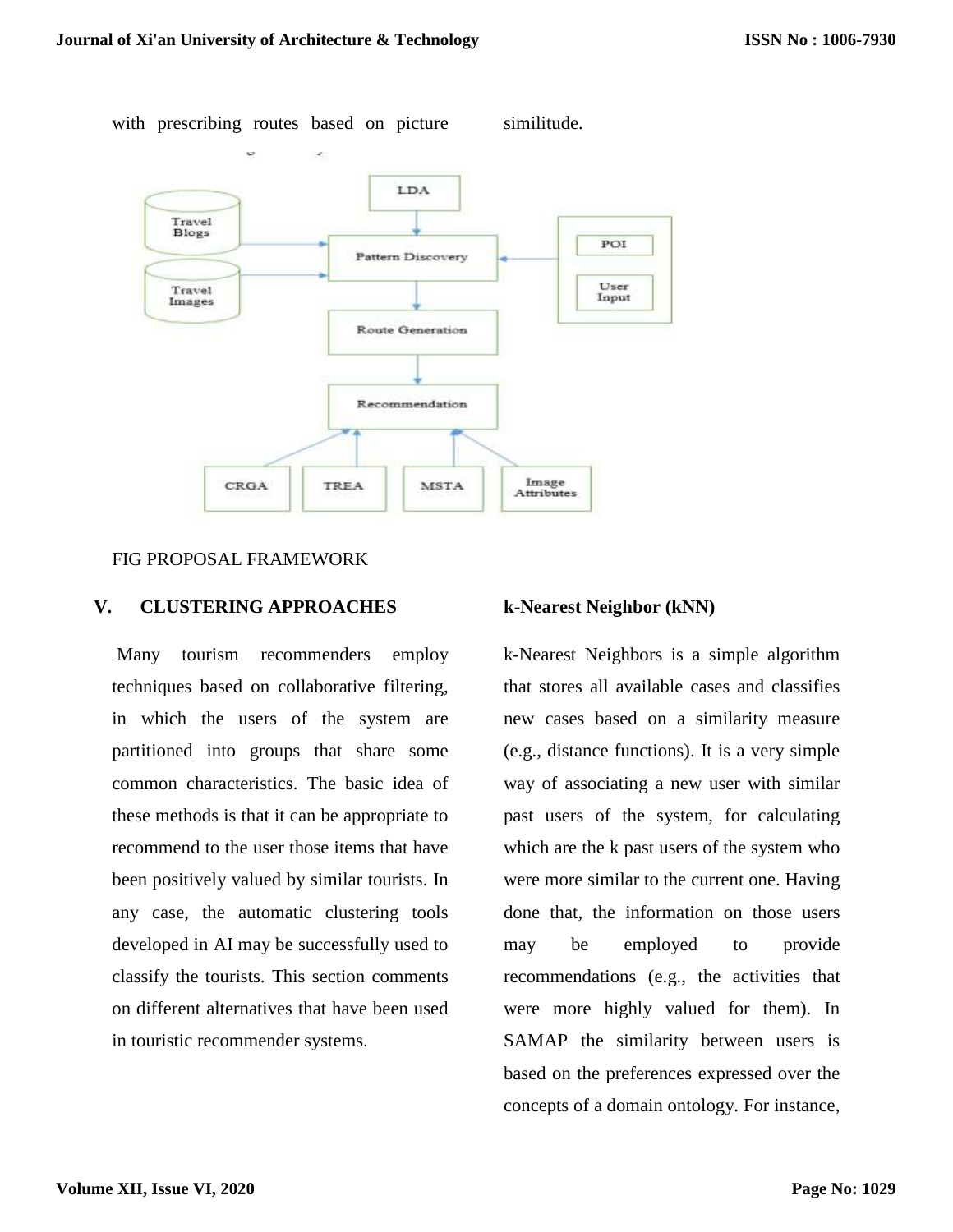the system could easily infer that a user that likes Cinema is more similar to a user that enjoys Theatre than to another that prefers Sports activities.

Scalability is one of the main problems faced when using this method.

#### *k-Means Clustering*

A common option to group the users into different classes is to use the k means algorithm. The initial seeds of the k desired clusters are established in some applicationdependent way. Then there is an iterative process in which, in every step, the objects are sorted into the nearest cluster and the cluster prototypes are recalculated. The method converges when the objects belong to the same clusters in two consecutive iterations in the solution. The k-means algorithm is applied with three different purposes: to obtain a set of initial tourist segments, to obtain classes of users with similar demographic characteristics, and to classify users according to the explicit ratings they have provided. K-means clustering is used to address the problem of scalability issues in the recommendation system.

## **Apriori Algorithm**

Apriori is a seminal algorithm for finding frequent item-sets using candidate generation. Mining for association among items in a large database of the sales transaction is an important database mining function. Given the minimum required supports as interestingness criterion: 1. Search for all individual elements (I-element item-set) that have minimum support of s. 2. Repeat l. Form the results of the previous search for I element item- set, search for all i+ 1 element item. Sets that have minimum support of item-set. 2. This becomes the set of all frequent  $(i+ 1)$  item Sets that are interesting 3. Until item-set size reaches maximum. A supermarket tracks sales data by Stock-keeping unit (SKU) for each item, and thus can know what items are typically purchased together. Apriori is a moderately efficient way to build a list of frequently purchased item pairs from this data.

#### **CONCLUSION**

In this paper, we study the travel route recommendation problem. We have developed a KRTR framework to suggest travel routes with a specific range and a set of user preference keywords. These travel routes are related to all or partial user preference keywords, and are recommended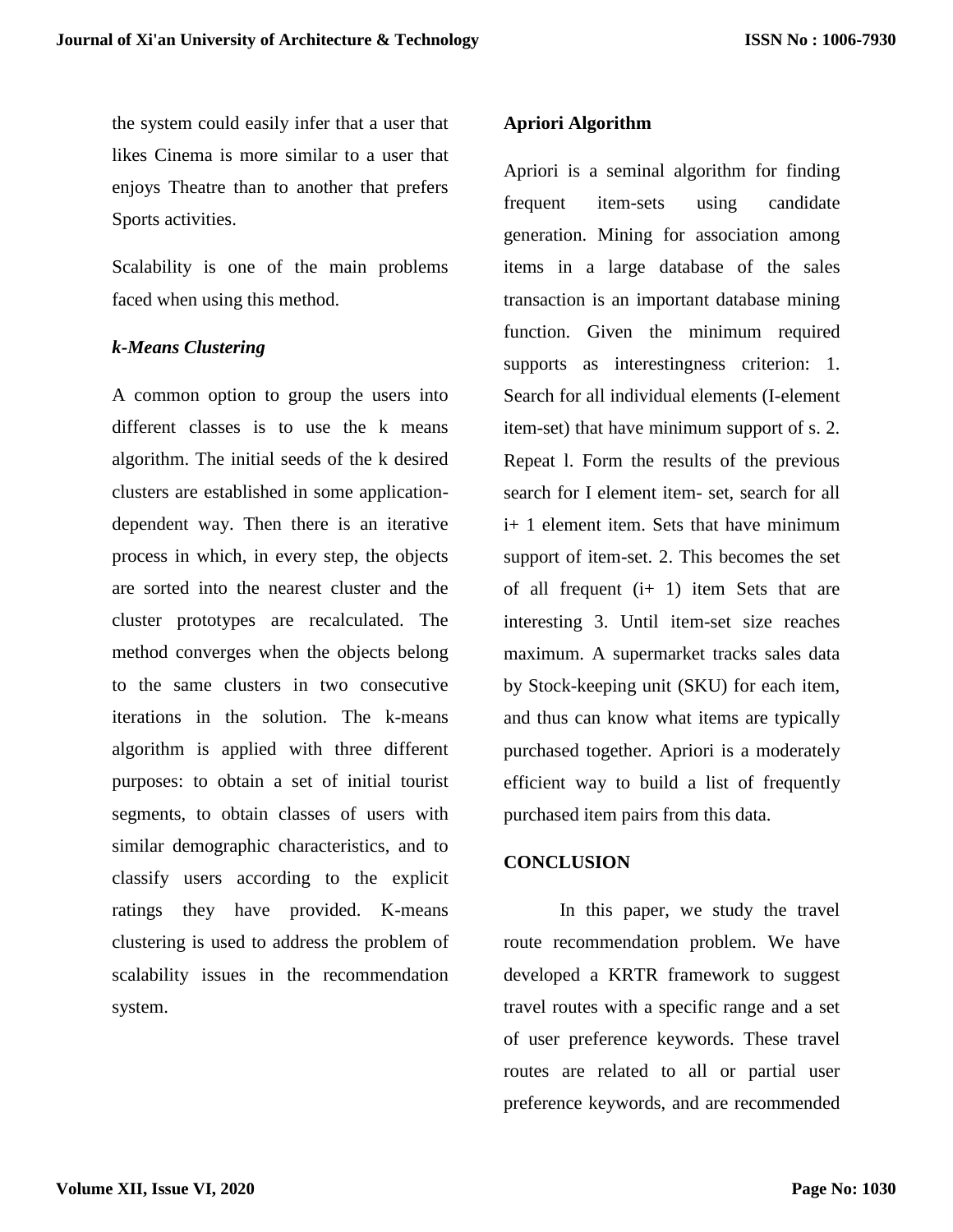based on (i) the attractiveness of the POIs it passes, (ii) visiting the POIs at their corresponding proper arrival times, and (iii) the routes generated by influential users. We propose a novel keyword extraction module to identify the semantic meaning and match the measurement of routes, and have designed a route reconstruction algorithm to aggregate route segments into travel routes in accordance with query range and time period. We leverage score functions for the three aforementioned features and adapt the representative Skyline search instead of the traditional top-k recommendation system. The experiment results demonstrate that KRTR is able to retrieve travel routes that are interesting for users, and outperforms the baseline algorithms in terms of effectiveness and efficiency. Due to the real-time requirements for online systems, we aim to reduce the computation cost by recording repeated queries and to learn the approximate parameters automatically in the future.

## **REFERENCES**

[1] Y. Arase, X. Xie, T. Hara, and S. Nishio. Mining people's trips from large scale geotagged photos. In Proceedings of the 18th ACM international conference on Multimedia, pages 133–142. ACM, 2010.

[2] X. Cao, L. Chen, G. Cong, and X. Xiao. Keyword-aware optimal route search. Proceedings of the VLDB Endowment, 5(11):1136–1147, 2012.

[3] X. Cao, G. Cong, and C. S. Jensen. Mining significant semantic locations from GPS data. Proceedings of the VLDB Endowment, 3(1-2):1009–1020, 2010.

[4] D. Chen, C. S. Ong, and L. Xie. Learning points and routes to recommend trajectories. In Proceedings of the 25th ACM International on Conference on Information and Knowledge Management, pages 2227– 2232, 2016.

[5] Z. Chen, H. T. Shen, X. Zhou, Y. Zheng, and X. Xie. Searching trajectories by locations: an efficiency study. In Proceedings of the 2010 ACM SIGMOD International Conference on Management of data, pages 255–266, 2010.

[6] T. Cheng, H. W. Lauw, and S. Paparizos. Entity synonyms for structured web search. IEEE transactions on knowledge and data engineering, 24(10):1862–1875, 2012.

[7] M.-F. Chiang, Y.-H. Lin, W.-C. Peng, and P. S. Yu. Inferring distant time location in low-sampling-rate trajectories. In Proceedings of the 19th ACM SIGKDD international conference on Knowledge discovery and data mining, pages 1454– 1457. ACM, 2013.

[8] H. Gao, J. Tang, and H. Liu. Exploring social-historical ties on location-based social networks. In ICWSM, 2012.

[9] Y. Ge, H. Xiong, A. Tuzhilin, K. Xiao, M. Gruteser, and M. Pazzani. An energyefficient mobile recommender system. In Proceedings of the 16th ACM SIGKDD international conference on Knowledge discovery and data mining, pages 899–908, 2010.